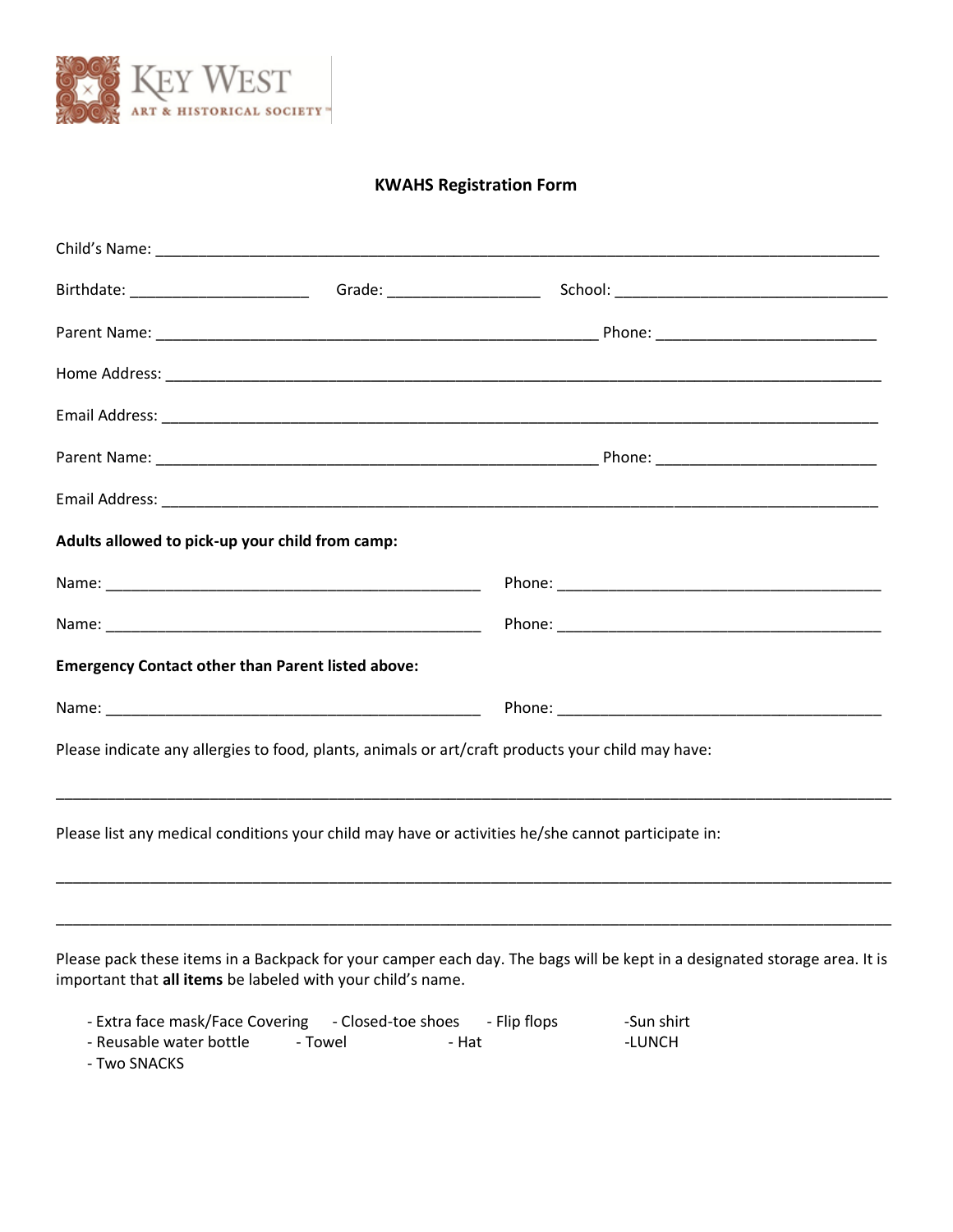

By signing below, I give permission and agree to the following information:

I agree to allow the Key West Art & Historical Society, Inc. (KWAHS) to take photos/video of my child and to display any art work produced during camp sessions. I agree to allow KWAHS to use such photos, videos and/or art work for publicity or advertising without limitation or restriction. Art work will be distributed to campers after any exhibits or shows conducted by KWAHS.

Please indicate here to deny permission.

I give permission for my child to participate in Art Camp! 2021 at Fort East Martello and the activities involved. I grant the Education Specialist and/or KWAHS camp employees the right to order emergency medical treatment for my child if necessary. I agree to assume all financial responsibility for such treatment.

In consideration for receiving permission to participate in the Art Camp! 2021 program of my choice, I hereby RELEASE, WAIVE, DISCHARGE AND COVENANT NOT TO SUE and further hereby AGREE TO INDEMNIFY AND HOLD HARMLESS Key West Art & Historical Society, the members of its Board of Directors (in their official and individual capacities), administrators, or employees (hereinafter referred to as KWAHS) from any and all liability, claims, costs, expenses, attorney fees, demands, actions and causes of action whatsoever arising out of or related to any loss, damage, or injury, including death, that may be sustained by my child, or otherwise, while participating in such activity, or while in, on or upon the premises where the activity is being conducted.

I acknowledge the right of KWAHS to terminate camper participation in the Art Camp! 2021 Program at any time for failure to make timely payments or for any actions or conduct for which the Education Specialist deems unacceptable to the overall harmony of the program and its other participants. I agree for my child to abide by the Rules of Conduct which will be reviewed with campers the first day of camp.

**Per COVID-19 guidelines, all children and instructors are required to wear face (mouth & nose) coverings while on museum property, both indoors and outdoors, and need to practice safe distancing. Temperature checks will be conducted at drop-off. If the child's temperature is 100 degrees Fahrenheit or above, the child will not be able to stay at camp and must receive a COVID-19 test with negative results before returning. Parents will be refunded for these missed days.** 

SIGNATURE OF PARENT/GUARDIAN

\_\_\_\_\_\_\_\_\_\_\_\_\_\_\_\_\_\_\_\_\_\_\_\_\_\_\_\_\_\_\_\_\_\_\_\_\_\_\_\_\_\_\_\_\_\_\_\_\_\_\_\_\_\_

\_\_\_\_\_\_\_\_\_\_\_\_\_\_\_\_\_\_\_\_\_\_\_\_\_\_\_\_\_\_\_\_\_\_\_\_\_\_\_\_\_\_\_\_\_\_\_\_\_\_\_\_\_\_

## SIGNATURE OF PARENT/GUARDIAN

Key West Art & Historical Society Telephone 305-295-6616 281 Front Street Key West, FL 33040 Email [kwahs@kwahs.org](mailto:kwahs@kwahs.org)